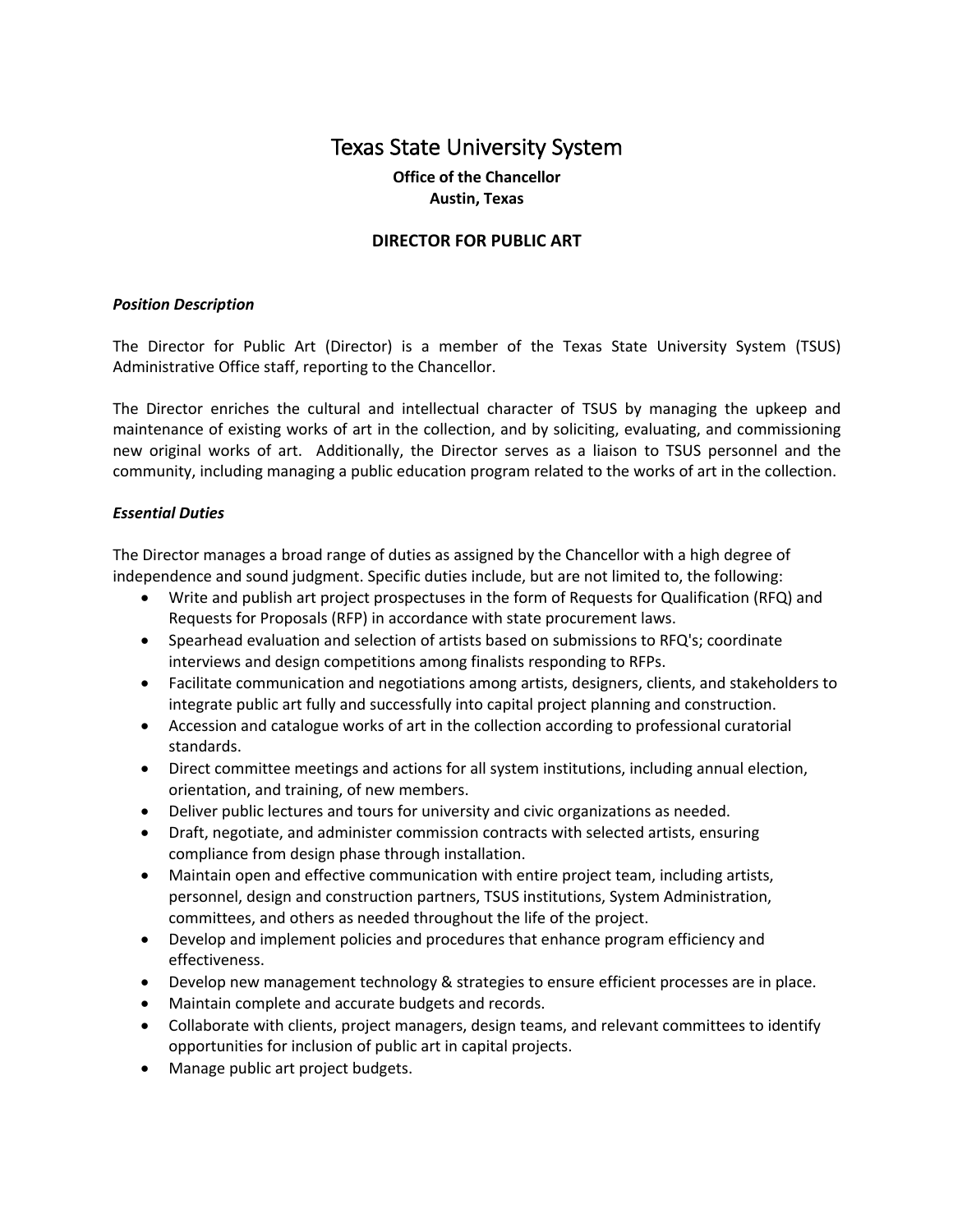- Perform condition surveys, manage, and supervise professional conservation and maintenance treatments, and maintain written and photographic condition reports.
- Develop and distribute publicity materials, such as interviews, press releases, educational print materials, and photographs.

## *Required Education*

#### **Minimum Education**

Bachelor's degree in a closely related area of expertise.

## **Preferred Education**

- Bachelor's degree in Fine Arts, Art History, Art Administration, Urban Planning, Museum Studies, or closely related field.
- Master's degree in a closely related field.

## *Required Experience/Skills*

## **Minimum Experience/Skills**

- 5 years of experience in planning, developing, or implementing programs/projects or research grants. *\*Additional education may be substituted for required experience on a year for year basis.*
- A firm background in an arts-related field (especially studio art, art history, and/or museum studies).
- Ability to handle a complex and multi-faceted workload while working independently under general supervision with moderate latitude for the exercise of initiative and independent judgement.
- Prior experience with:
	- o coordinating/leading projects and teams,
	- o managing processes, resources, and people,
	- o using deductive reasoning, problem solving, and making decisions, and
	- o working successfully in a collaborative environment.
- Possession of:
	- $\circ$  high visual-spatial ability and depth perception,
	- o excellent verbal and written communication skills,
	- o strong negotiation and consensus-building skills,
	- o sensitivity and flexibility in working with diverse constituents,
	- $\circ$  the ability to speak in public, judge distance, distinguish colors, and listen carefully to others (in person and by telephone).

#### **Preferred Experience/Skills**

- Four (4) years of administrative experience managing projects, budgets, contracts, and grant development. Prior experience as arts administrator (especially public art manager or museum curator).
- Expertise in writing and securing grants.
- Prior experience with:
	- o developing and implementing policy & procedures,
	- o strategic planning, and